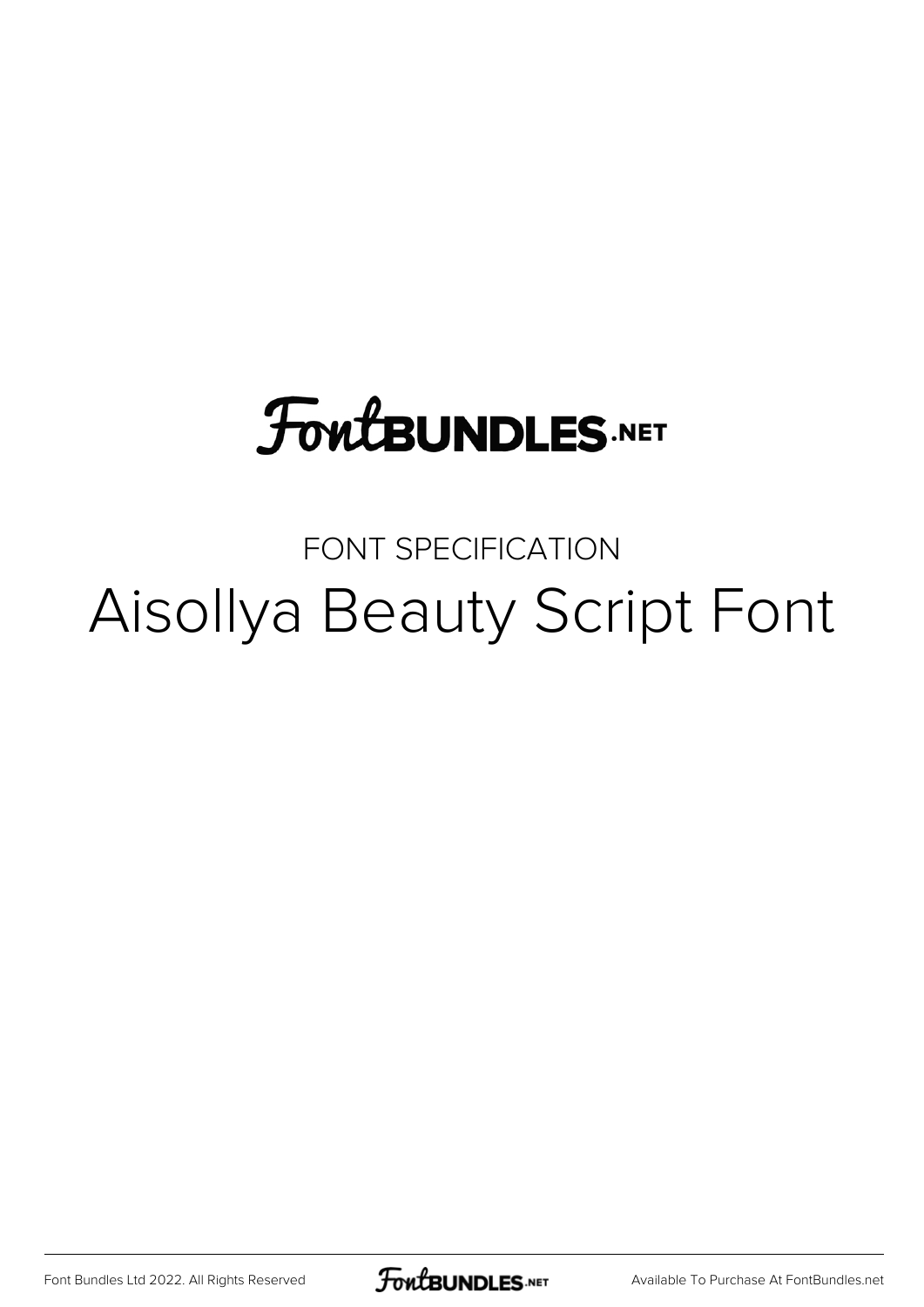### Aisollya - Regular

**Uppercase Characters** 

ABCDEFGHJJKLMNOPORSTUV

 $2x2z$ 

Lowercase Characters

abcdefghijklmnopgrstuewxyz

**Numbers** 

0123456789

#### Punctuation and Symbols

 $\frac{3}{2}$ 

All Other Glyphs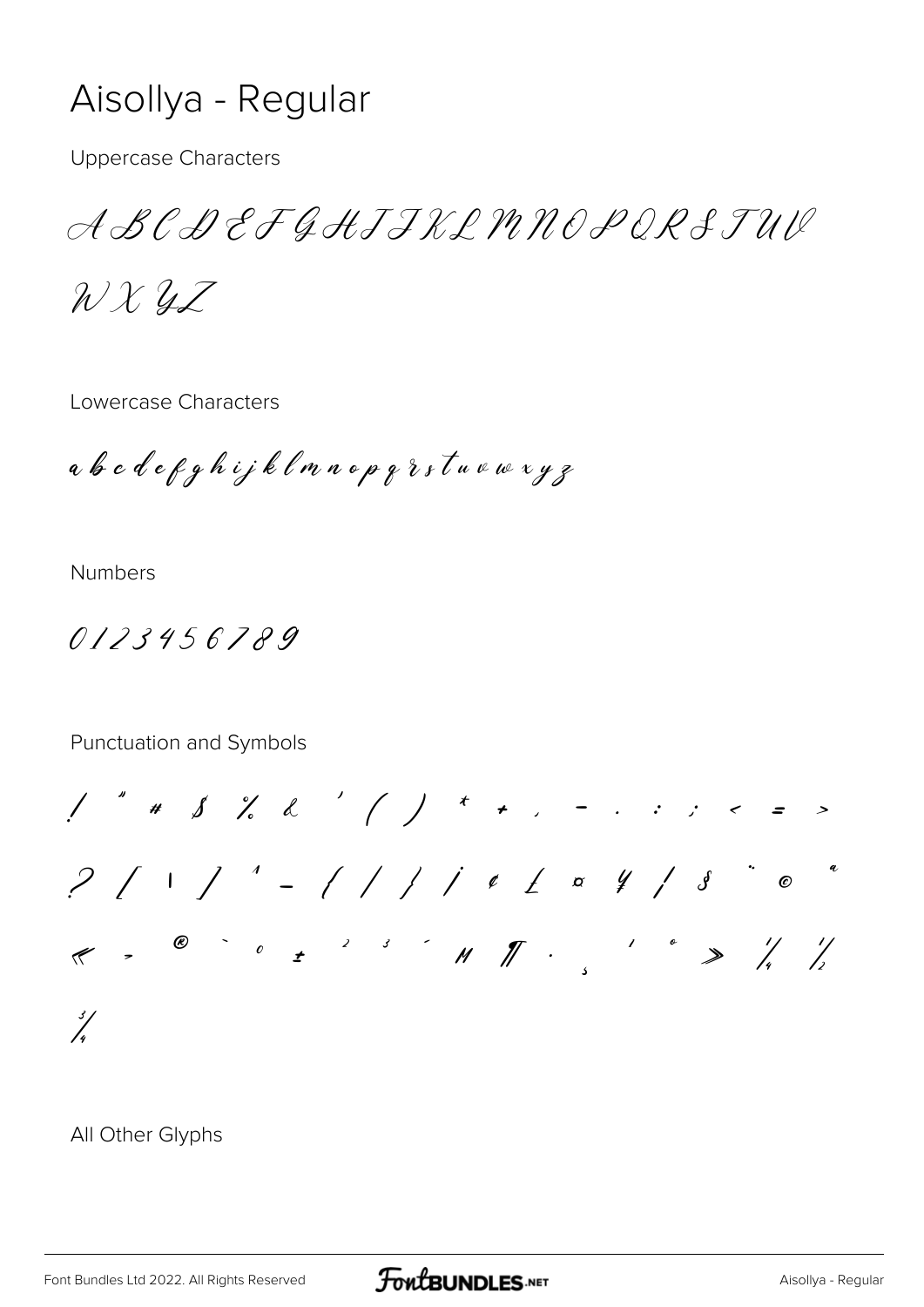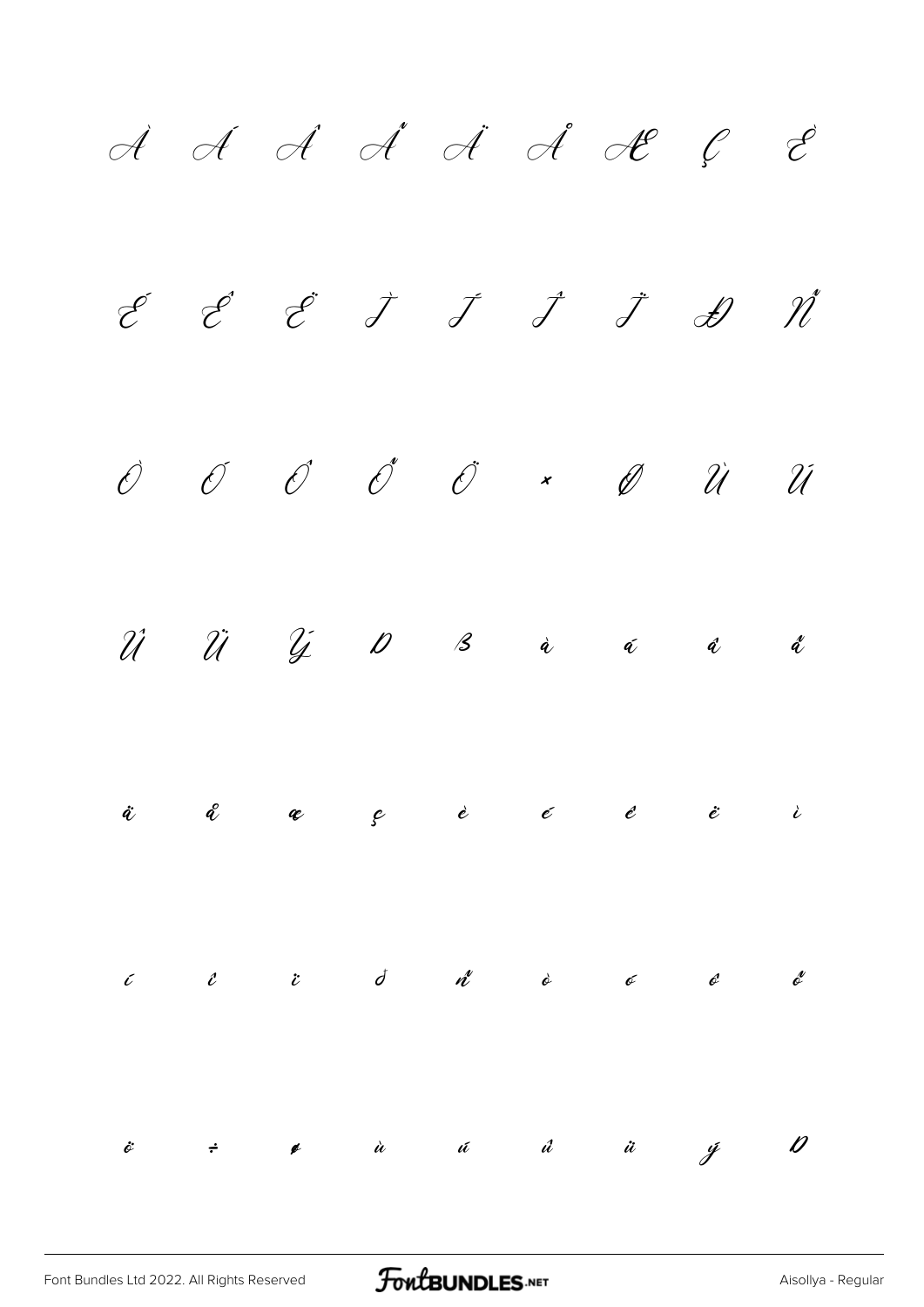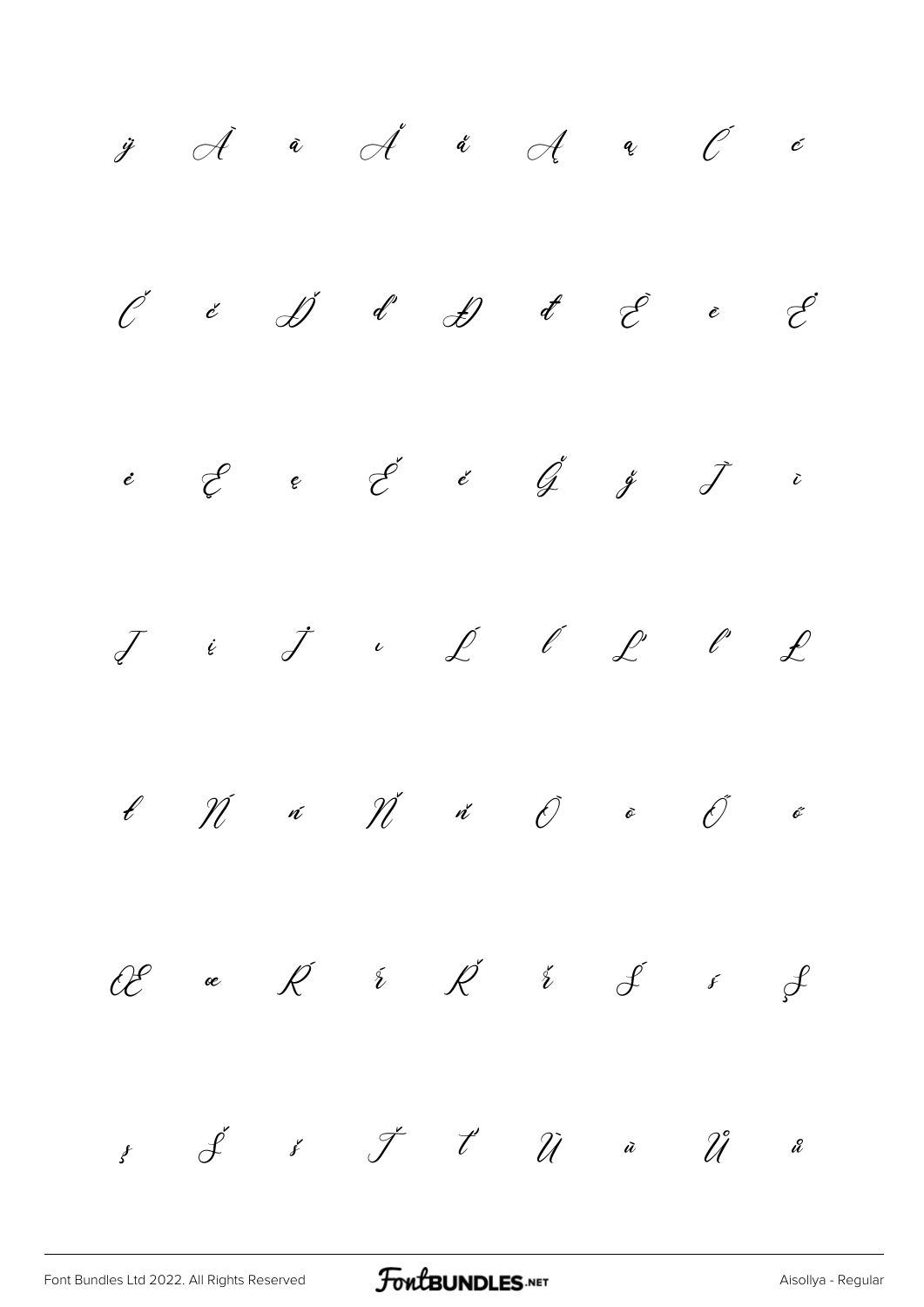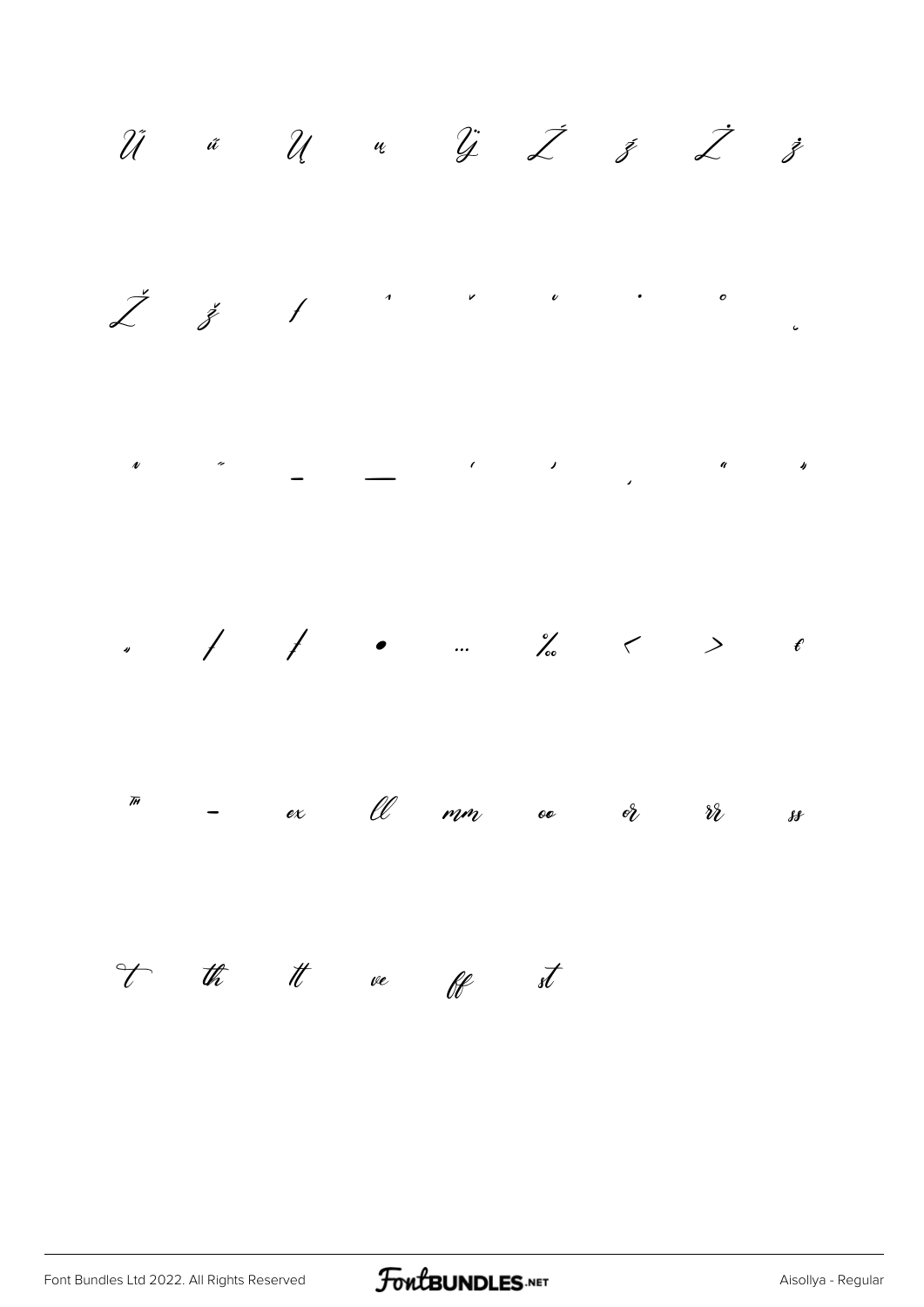### Aisollya swash - Regular

**Uppercase Characters** 

ABCDEFGHJJKLMNOPORSTUV

 $2x2z$ 

Lowercase Characters

abecdecopychaigekolemnoop excrestence were yez

**Numbers** 

0123456789

Punctuation and Symbols

 $1$  " # \$ % & ' ( ) \* + , - . . . < = >  $2$  / 1 ]  $1 -$  / / / / e  $1 -$  a  $4$  /  $3 -$  e  $1 \begin{array}{cccccccccccccccccc} \mathcal{C} & & \mathcal{C} & & \mathcal{C} & & \mathcal{C} & & \mathcal{C} & & \mathcal{C} & & \mathcal{C} & & \mathcal{C} & & \mathcal{C} & & \mathcal{C} & & \mathcal{C} & & \mathcal{C} & & \mathcal{C} & & \mathcal{C} & & \mathcal{C} & & \mathcal{C} & & \mathcal{C} & & \mathcal{C} & & \mathcal{C} & & \mathcal{C} & & \mathcal{C} & & \mathcal{C} & & \mathcal{C} & & \mathcal{C} & & \mathcal{C} & & \mathcal{C} & & \$  $\frac{3}{2}$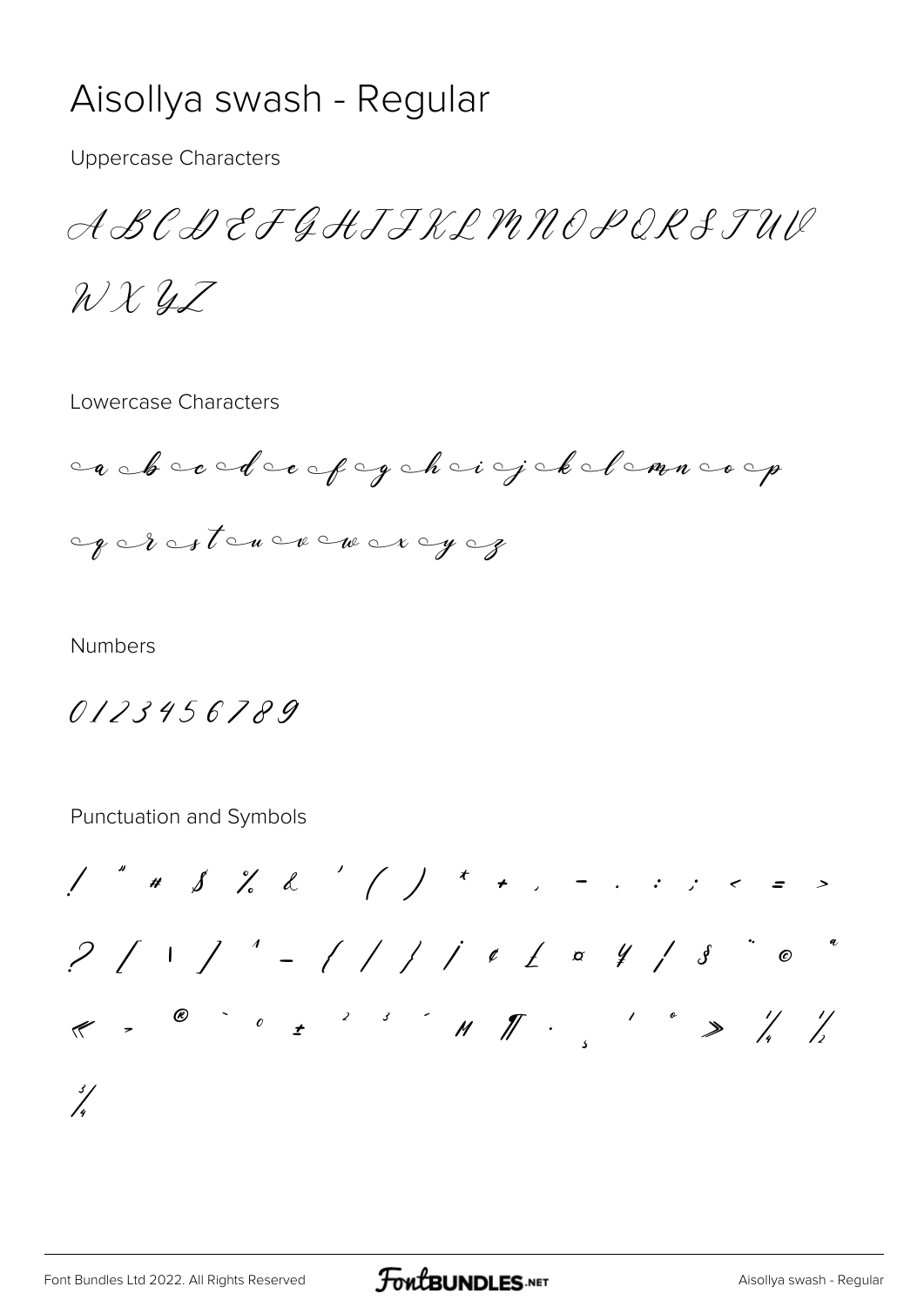$\cal{A}$   $\cal{A}$   $\cal{A}$   $\cal{A}$   $\cal{A}$   $\cal{A}$   $\cal{A}$   $\cal{C}$   $\cal{E}$ É Ê Ë Ì Í Î Ï Ð Ñ Ò Ó Ô Õ Ö × Ø Ù Ú  $\hat{\mathcal{U}}$   $\hat{\mathcal{U}}$   $\hat{\mathcal{Y}}$   $\hat{\mathcal{U}}$   $\hat{\mathcal{B}}$   $\hat{\mathcal{S}}$   $\circ$   $\hat{\mathcal{A}}$   $\circ$   $\hat{\mathcal{A}}$   $\circ$   $\hat{\mathcal{A}}$  $\circ$ å  $\circ$ å æ  $\circ$ g  $\circ$ é  $\circ$ é  $\circ$ é  $\circ$  $ototot cd$   $\circ d$   $\circ d$   $\circ d$   $\circ e$   $\circ e$   $\circ d$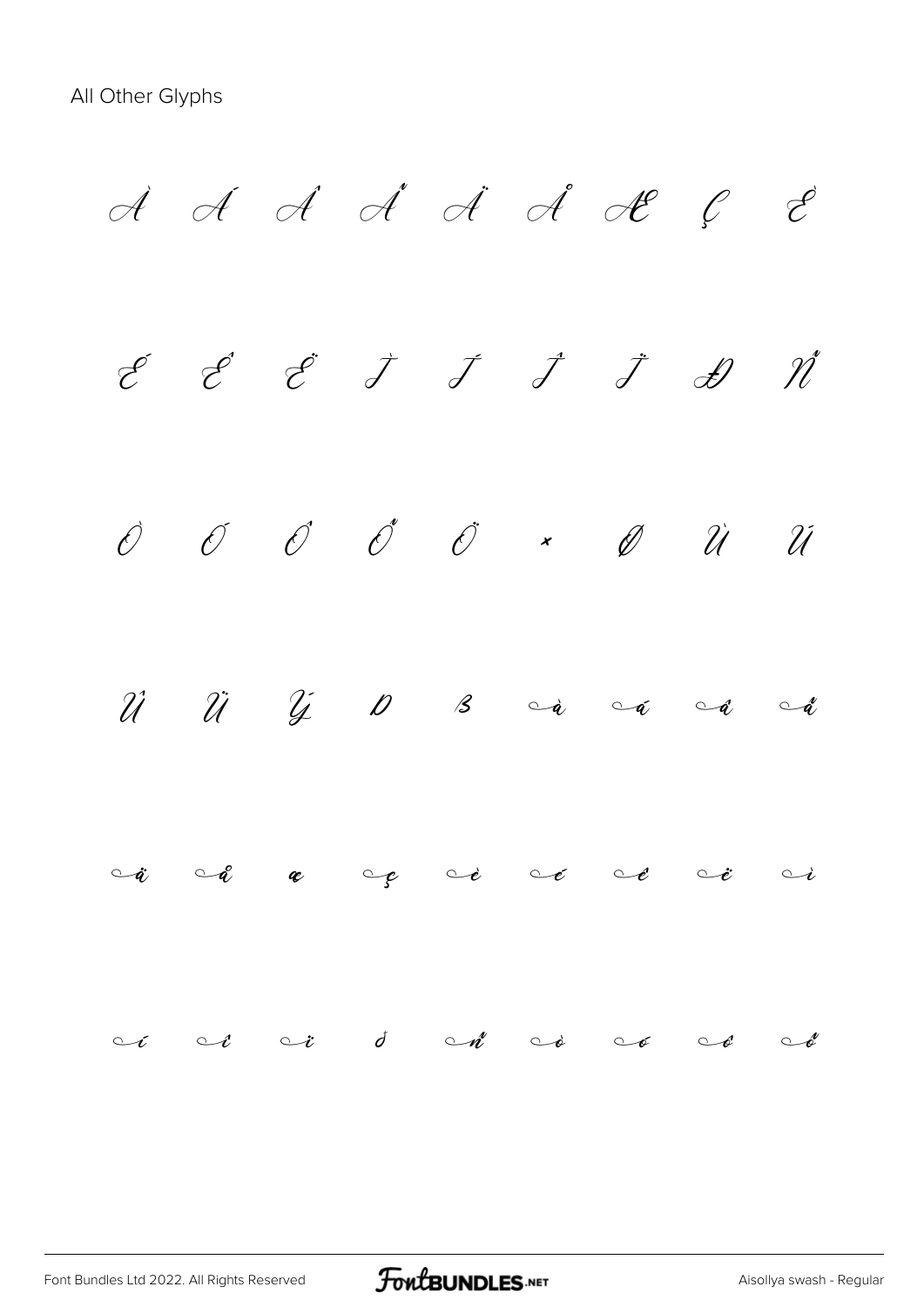